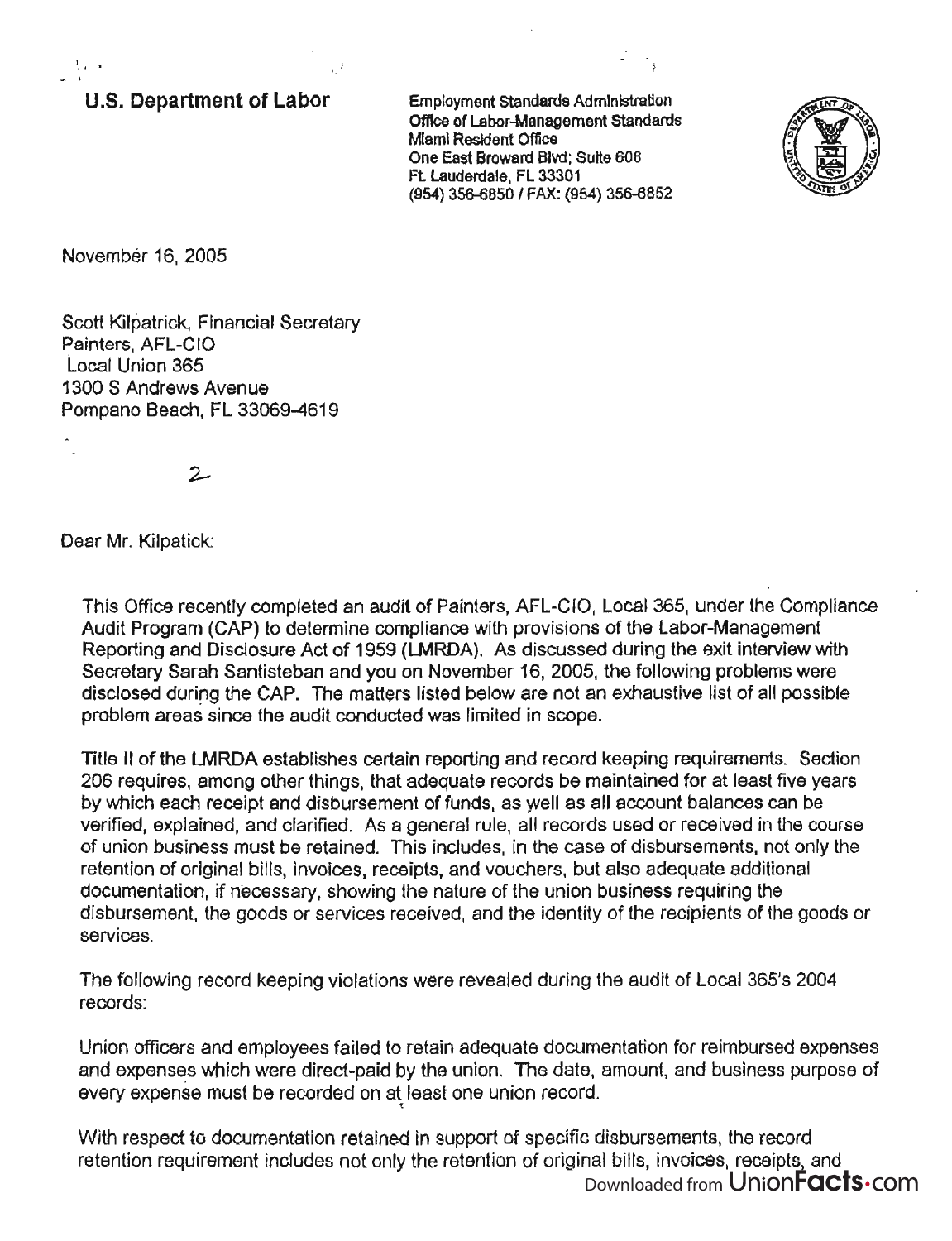ηè

vouchers, but also additional documentation, if necessary, showing the nature of the union business requiring the disbursement, the goods or services received, and all the recipients of the goods or services. In most instances, this documentation requirement can be most easily satisfied with a sufficiently descriptive receipt. If a receipt is not sufficiently descriptive, a note can be written on it providing the additional information.

, . . \

As agreed, provided that Local 365 maintains adequate documentation for its disbursements in the future, no additional enforcement action will be taken regarding this violation.

The CAP disclosed a violation of LMRDA section 201(b), because the Labor Organization Annual Report (Form LM-3) filed by Local 365 for fiscal year ending June 30, 2004, was deficient in the following areas:

Local 365 failed to include some reimbursements to officers and employees in the amounts reported in Item 24 (All Officers and Disbursements to Officers). Such payments appear to have been erroneously reported as Office and Administrative Expenses.

All direct disbursements to your union's officers and some indirect disbursements made by your organization on behalf of its officers must be included in the amounts reported in item 24. A "direct disbursement" to an officer is a payment made by your organization to an officer in the form of cash, property, goods, services, or other things of value. An "indirect disbursement" to an officer is a payment made by your organization to another party (including credit card companies) for cash, property, goods, services, or other things of value received by or on behalf of an officer. However, indirect disbursements for temporary lodging (such as a union check issued to a hotel) or for transportation by a public carrier (such as an airline) for an officer traveling on union business should be reported in item 48 (Office and Administrative Expenses).

I am not requiring that Local 365 file an amended LM- report for 2004 to correct the deficient items, but as agreed, your union will properly report the deficient items on all future reports filed with this agency.

The CAP disclosed a violation of LMRDA Section 201(a) which requires that unions submit a copy of their current constitution and bylaws with its LM report when bylaw changes are made. Local 365 amended its constitution and bylaws in 2003, but a copy of the constitution arid bylaws was not filed with Local 365's LM-3 report for that year. Two copies of Local 365's constitution and bylaws have now been filed, and ho further action on this matter is necessary.

I strongly recommend that you make sure that this letter and the compliance assistance materials that were provided to you are passed on to yours and Mr. Figueroa's successors at whatever time you may leave office.